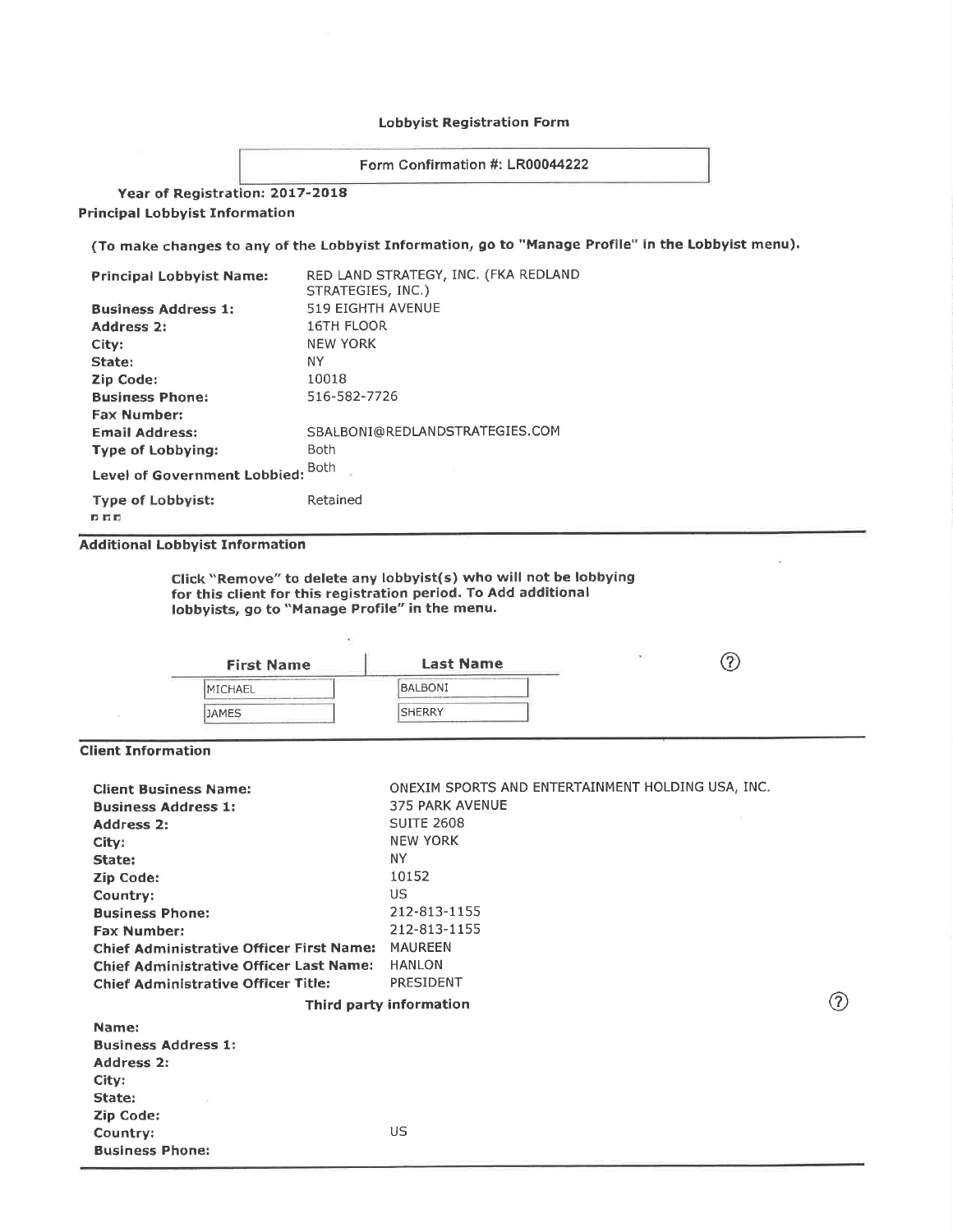#### **Client Business Nature**

Select the category that best describes the nature of the Client's business

| <b>Banking &amp; Financial Services</b> | $\bigcirc$ Communications   | $\angle$ Education           |
|-----------------------------------------|-----------------------------|------------------------------|
| Environment & Natural Resources         | Health & Mental Hygiene     | $\bigcirc$ Insurance         |
| $\bigcirc$ Labor                        | $\Box$ Law                  | $\bigcirc$ Manufacturing     |
| Marketing & Sales                       | $\bigcirc$ Public Utilities | O Public, Community Interest |
| Racing & Wagering                       | Real Estate & Construction  | State & Local Government     |
| Trade Associations                      | Transportation              | $\bigcirc$ Travel & Tourism  |
|                                         |                             |                              |

#### **Subject**

#### Subjects on which you expect to lobby:

ISSUES RELATED TO THE NASSAU COLISEUM

#### Person

Person, State Agency, Municipality, or Legislative Body you expect to lobby:

NYS LEGISLATURE, NASSAU COUNTY LEGISLATURE, NASSAU COUNTY IDA, TOWN OF **HEMPSTEAD** 

#### **Bill**

Bill, Rule, Regulation, Rate Number or brief description relative to the introduction or intended introduction of legislation or a resolution on which you lobbied:

No details were entered.

### **Title**

Title and Identifying # of procurement contracts and documents on which you expect to lobby:

No details were entered.

#### **Number or Subject Matter**

Number or Subject Matter of Executive Order of Governor/Municipality on which you expect to lobby:

No details were entered.

#### **Subject Matter**

Subject Matter of and Tribes involved in tribal-state compacts, etc on which you expect to lobby:

#### No details were entered.

#### **Contract/Authorizations**

You must either mail in a copy of your signed contract/authorization or upload and attach a  $\circled{3}$ 

n

scanned copy of the same.

**Contract / Authorization Start Date** (MM/DD/YYYY): **Contract / Authorization End Date** (MM/DD/YYYY):



**Check here if mailing:**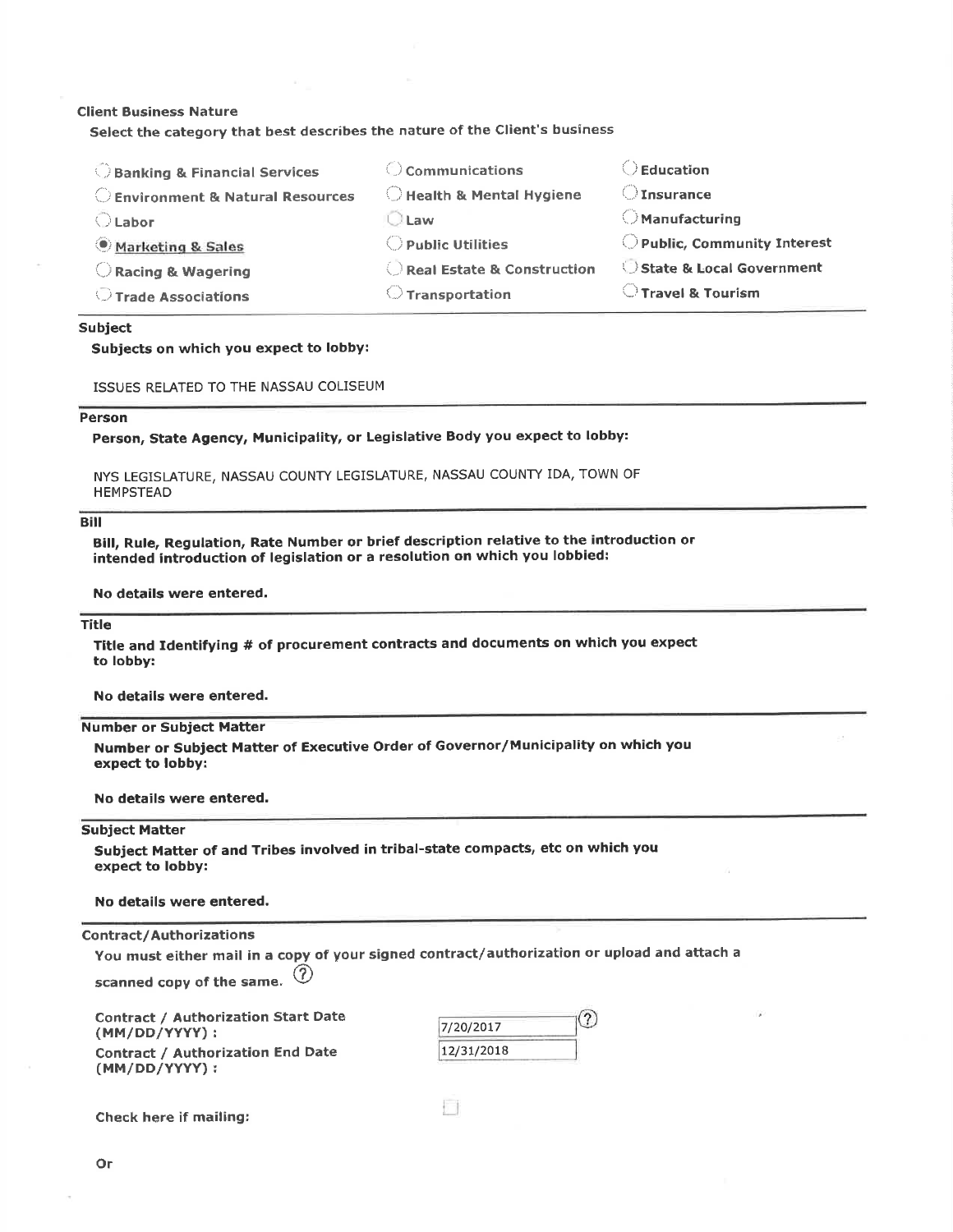Click here to upload signed contract/authorizations:

Or

Choose previous uploaded and unassigned contract/authorization(s) below:

# Original Contract

| <b>FileName</b>                 | <b>Description</b> | Date                     |
|---------------------------------|--------------------|--------------------------|
| L3160 Onexim 20170727000459.pdf | Onexim             | 7/26/2017<br>11:24:19 AM |
|                                 |                    |                          |

If an uploaded contract/authorization does not appear, click here to see updated list of choices:

#### Declaration

| I declare under penalty of perjury that the information contained in this  |
|----------------------------------------------------------------------------|
| registration is true, correct and complete to the best of my knowledge and |
| belief.                                                                    |

| <b>Date:</b> 7/26/2017<br><b>First Name:</b><br><b>Comments:</b>                            | MICHAEL | Last Name: | <b>BALBONI</b> |  |  |
|---------------------------------------------------------------------------------------------|---------|------------|----------------|--|--|
| Fees<br>Please Check one of the following: $\circled{?}$                                    |         |            |                |  |  |
| <b>Amount: 200.00</b>                                                                       |         |            |                |  |  |
| IMPORTANT : Please choose your payment carefully - Registration fees are<br>non-refundable. |         |            |                |  |  |

## Paymerit Mode

**Credit Card** Credit Card Authorization Code : O19370

 $(1)$ 

Prior to final submission please verify reporting year you have selected,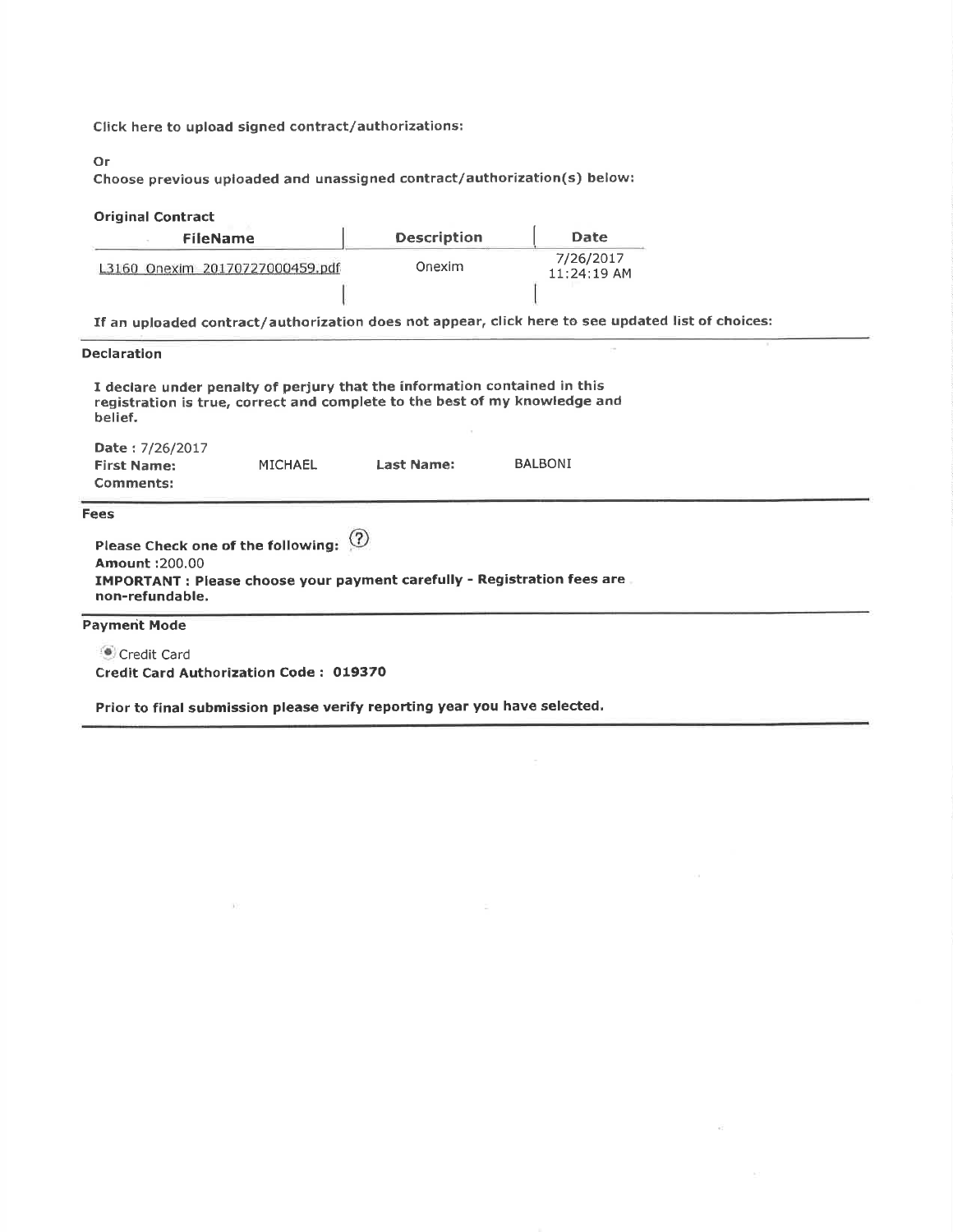

July 20, 2017

Mr. Michael A.L. Balboni President/Managing Director RedLand Strategies 519 Eighth Avenue 16th Floor New York, New York 10018

Re: Government Relations Representation

Dear Mr. Balboni:

This letter serves to confirm that ONEXIM Sports and Entertainment Holding USA, Inc. ("ONEXIM") has authorized Red Land Strategy, Inc. d/b/a Redland Strategies, to lobby in New York State, including within the County of Nassau, on our behalf, and on behalf of any ONEXIM affiliated entity, including Nassau Events Center, LLC effective immediately and shall continue until June 30, 2018, at which time this agreement shall continue on a month-to-month basis, terminable by either party upon 30 days written notice. The fee for these services shall be \$5000.00 per month, plus expenses.

Very truly yours,

Mauran Nanin Maureen Hanlon

President

375 Park Avenue, Suite 2608, New York, NY 10152